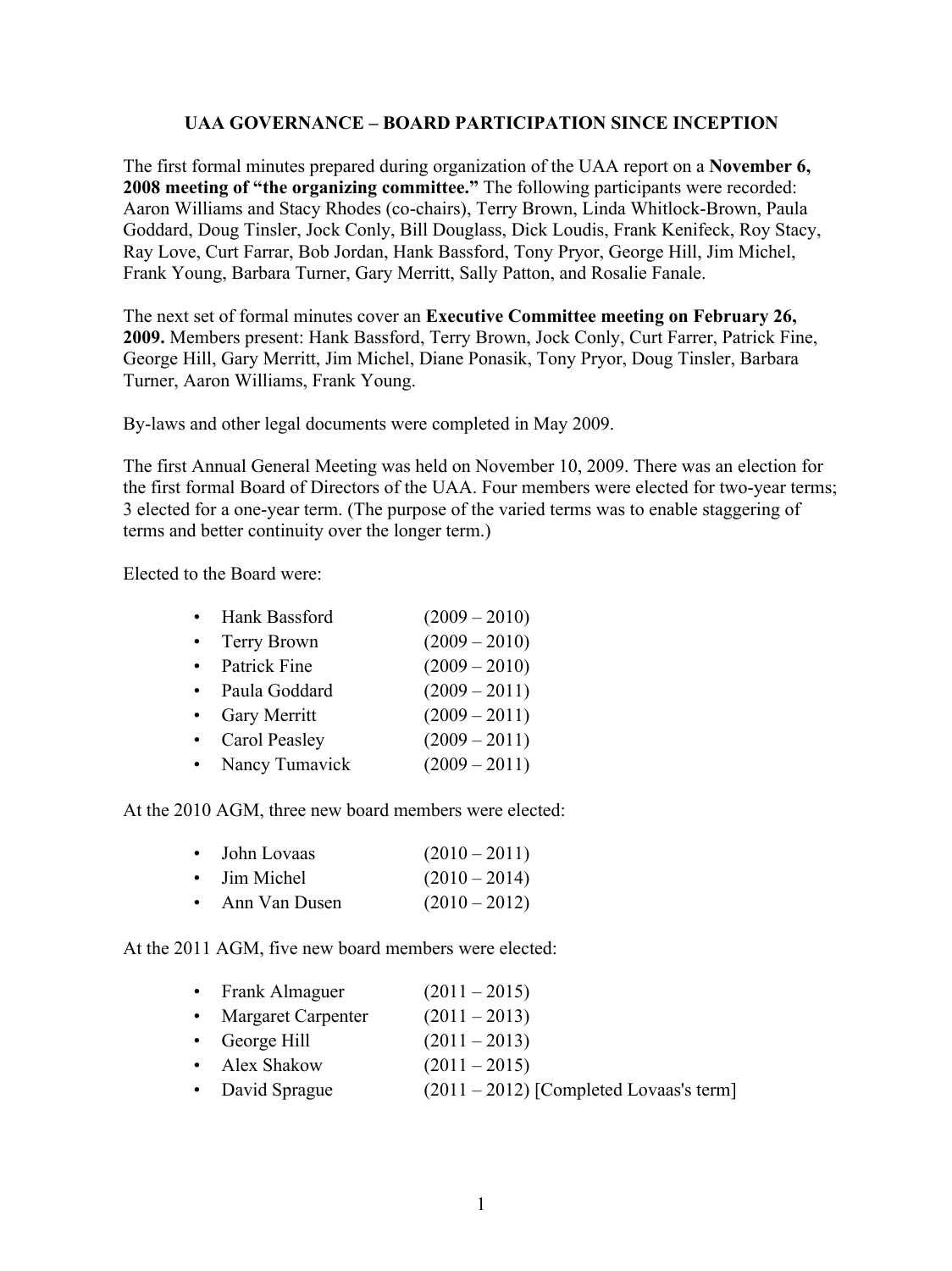At the 2012 AGM, two new board members were elected:

| $\bullet$ | David Cohen        | $(2012 - 2016)$ |
|-----------|--------------------|-----------------|
|           | • Nancy Pielemeier | $(2012 - 2016)$ |

At the 2013 AGM, two new board members were elected:

| $\bullet$ | Dave Eckerson   | $(2013 - 2015)$ |
|-----------|-----------------|-----------------|
|           | • Carol Peasley | $(2013 - 2017)$ |

At the 2014 AGM, one new board member was elected:

|           | • Denise Rollins      | (2014) |                                               |
|-----------|-----------------------|--------|-----------------------------------------------|
| $\bullet$ | <b>Franklin Moore</b> |        | $(2015 - 2019)$ [Completed Rollins' 1st term; |
|           |                       |        | elected subsequently for two terms            |

At the 2015 AGM, two new board members were elected:

| $\bullet$ Tish Butler | $(2015 - 2019)$                              |
|-----------------------|----------------------------------------------|
| • John Heard          | $(2015 - 2018)$                              |
| $\bullet$ George Hill | $(2015 - 2019)$                              |
| • Terry Myers         | $(2018 – 2019)$ [Completed Heard's 2nd term] |

At the 2016 AGM, two new board members were elected:

| $\bullet$ | Juan Buttari     | $(2016 - 2017)$ |
|-----------|------------------|-----------------|
| $\bullet$ | Barbara Seligman | $(2016 - 2018)$ |

At the 2017 AGM, two new board members were elected:

|           | • Chris Crowley | $(2017-2021)$ |
|-----------|-----------------|---------------|
| $\bullet$ | Nancy Tumavick  | $(2017-2021)$ |

At the 2018 AGM, two new board members were elected:

|           | • Anne Aarnes | $(2018 - 2022)$ |
|-----------|---------------|-----------------|
| $\bullet$ | Terry Brown   | $(2018 - 2022)$ |

At the 2019 AGM, three new board members were elected:

| $\bullet$ Jim Bever | $(2019 - 2022)$ |
|---------------------|-----------------|
| • Carol Dabbs       | $(2019-)$       |

• Margaret Neuse  $(2019 - )$ 

At the 2020 AGM, there were no board vacancies to fill.